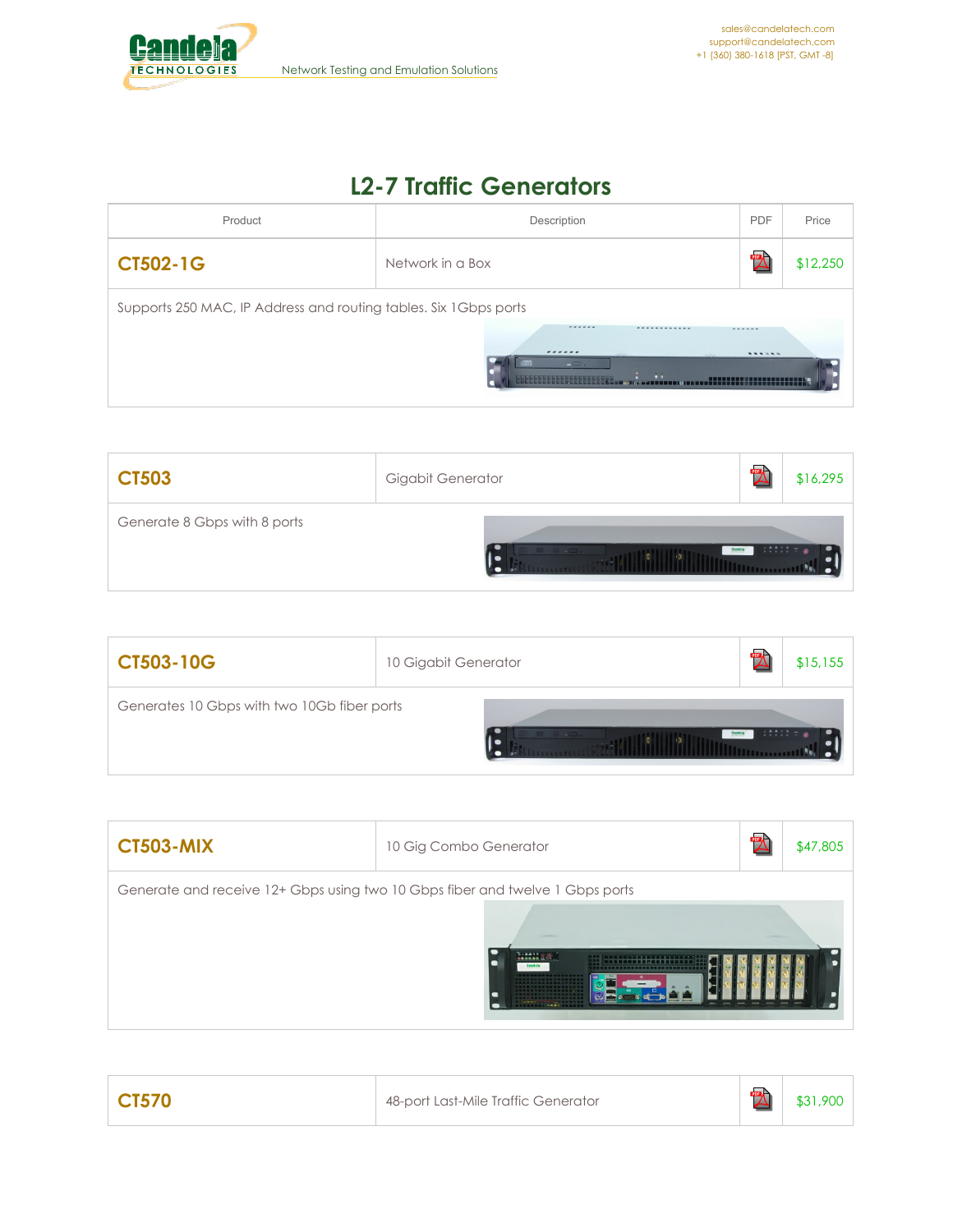

| <b>CT502-1G</b>                                                   | Network in a Box                                                                                                                   |                   | \$12,250 |
|-------------------------------------------------------------------|------------------------------------------------------------------------------------------------------------------------------------|-------------------|----------|
| Supports 250 MAC, IP Address and routing tables. Six 1 Gbps ports | -------<br>-----------<br>------<br><b>CALIFORNIA</b><br>$-\Box$ .<br>$\ddot{\bullet}$ $\ddot{\bullet}$<br>00000000000000000000000 | ------<br>0.98999 |          |

| <b>CT510-10G</b>                                          | File-IO Generator | \$21,655 |
|-----------------------------------------------------------|-------------------|----------|
| Generate 2000 unique NFS, CIFS and other File-IO sessions | $-1$              |          |

| <b>VOIP Traffic Generators</b>                                                                                                                                            |                            |  |          |  |  |
|---------------------------------------------------------------------------------------------------------------------------------------------------------------------------|----------------------------|--|----------|--|--|
| CT505-30                                                                                                                                                                  | <b>VolP Call Generator</b> |  | \$14,350 |  |  |
| Generate 30 concurrent SIP calls with RTP<br>------<br>-----------<br>------<br>------<br><br>$\sim$<br><b>LEARNING</b><br>$  -$<br>$\rightarrow$<br>EN PERFETTI PRESIDEN |                            |  |          |  |  |

| CT505-35                                  | <b>VolP Call Generator</b>                                                                                     |            | \$call |
|-------------------------------------------|----------------------------------------------------------------------------------------------------------------|------------|--------|
| Generate 35 concurrent SIP calls with RTP | ------<br>------------<br>------<br>CALIFORNIA 1<br>CONTRACTOR<br>$  -$<br>$\rightarrow$<br>100000000000000000 | ------<br> |        |

| CT505-70 | <b>VoIP Call Generator</b> | de al<br><b>A</b> | <b>Scall</b> |
|----------|----------------------------|-------------------|--------------|
|----------|----------------------------|-------------------|--------------|